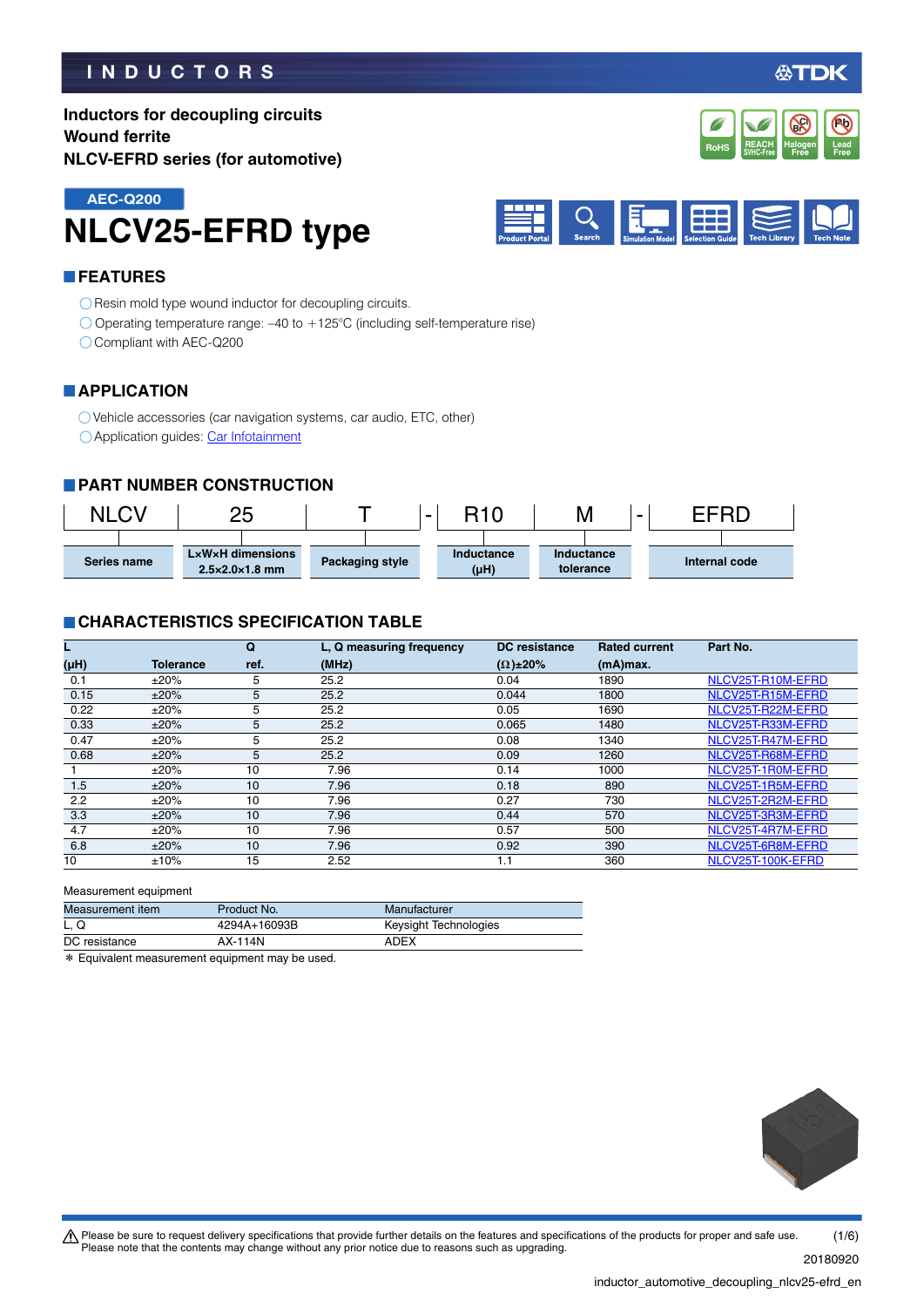#### **L FREQUENCY CHARACTERISTICS**



\* Equivalent measurement equipment may be used.

Please be sure to request delivery specifications that provide further details on the features and specifications of the products for proper and safe use.<br>Please note that the contents may change without any prior notice d (2/6)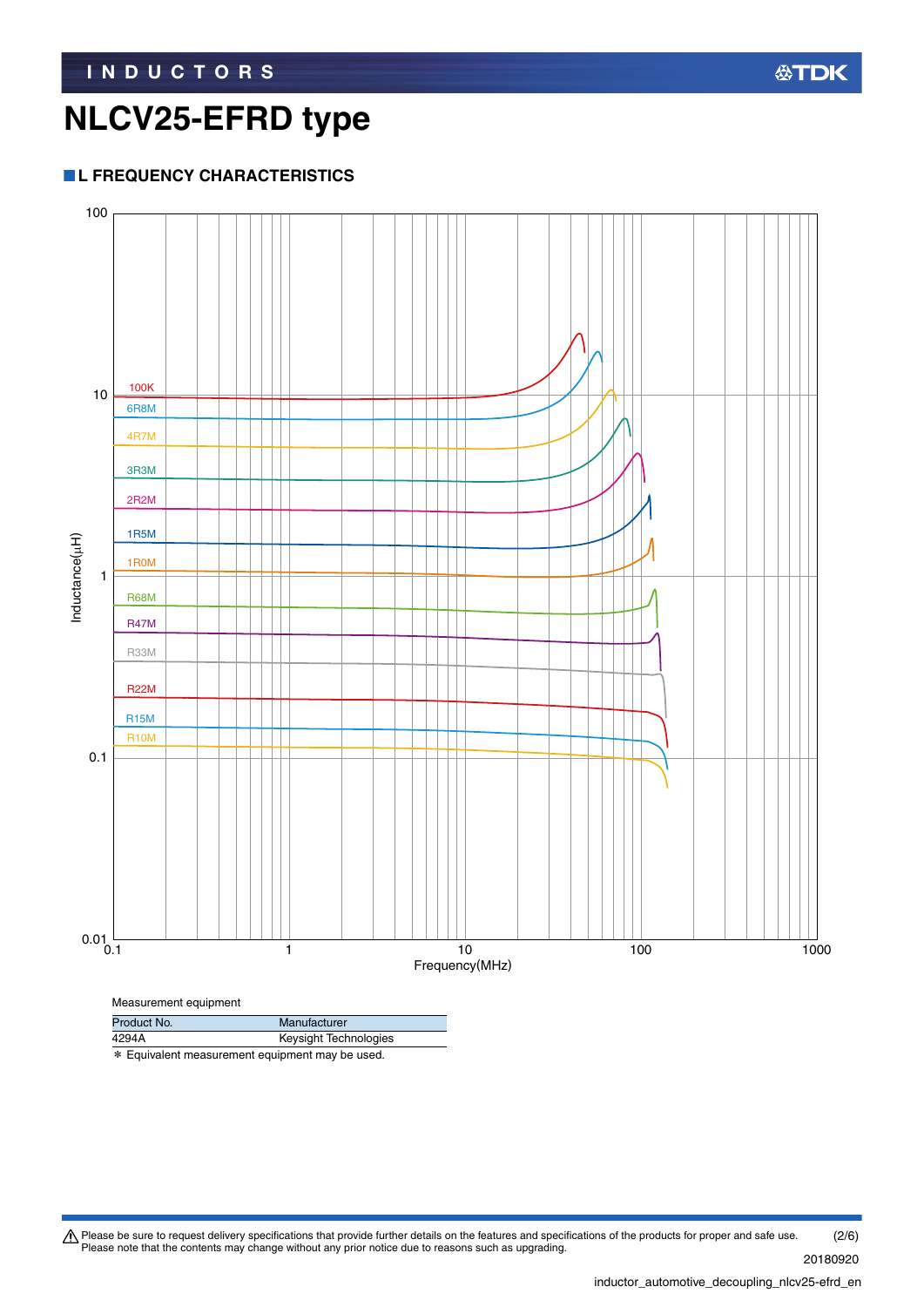#### **INDUCTANCE VS. DC BIAS CHARACTERISTICS**



| Product No. | Manufacturer |
|-------------|--------------|
|             |              |

4285A+42841A+42842C Keysight Technologies

\* Equivalent measurement equipment may be used.

Please be sure to request delivery specifications that provide further details on the features and specifications of the products for proper and safe use.<br>Please note that the contents may change without any prior notice d (3/6)

20180920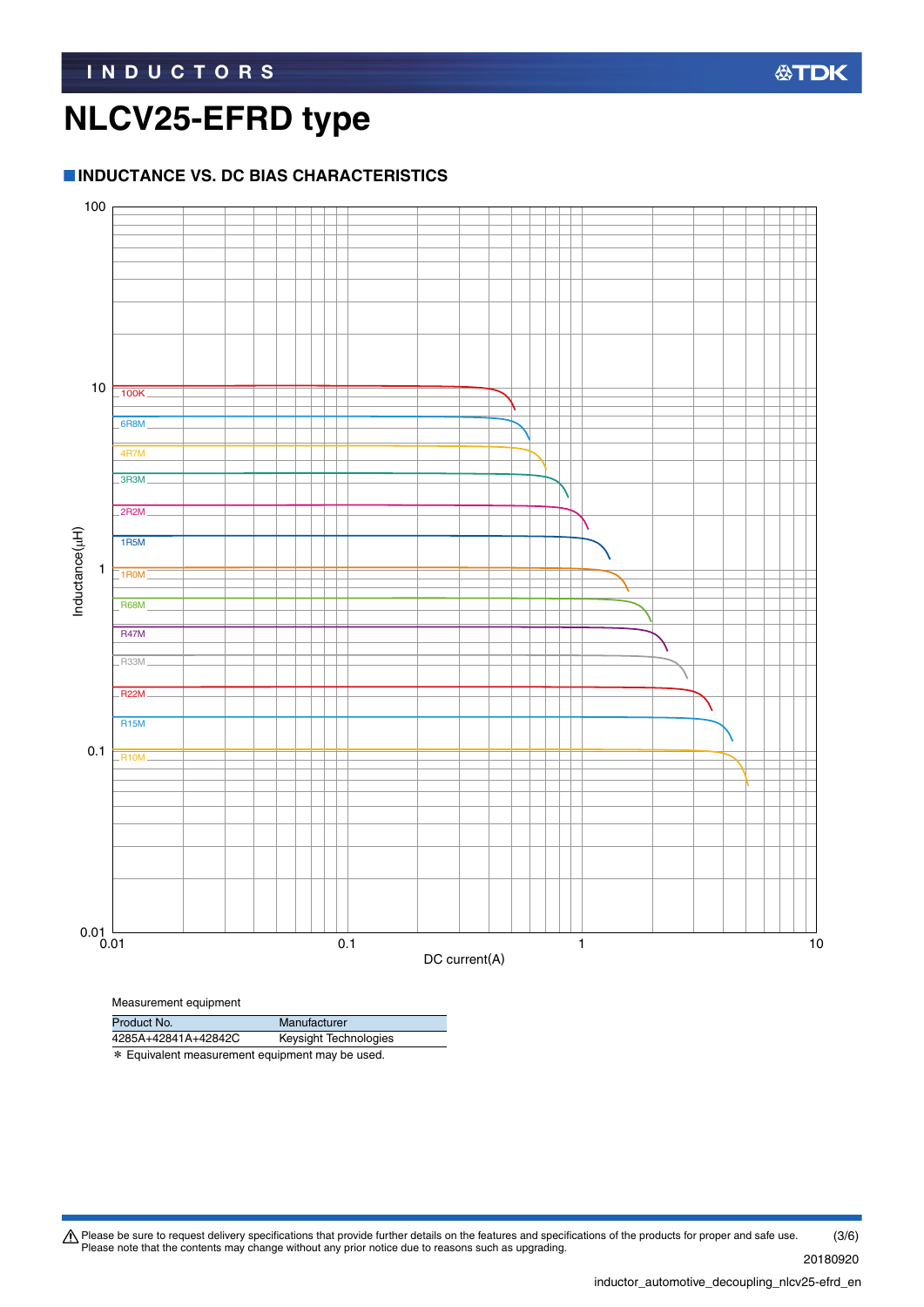#### **IMPEDANCE VS. FREQUENCY CHARACTERISTICS**



\* Equivalent measurement equipment may be used.

Please be sure to request delivery specifications that provide further details on the features and specifications of the products for proper and safe use.<br>Please note that the contents may change without any prior notice d (4/6)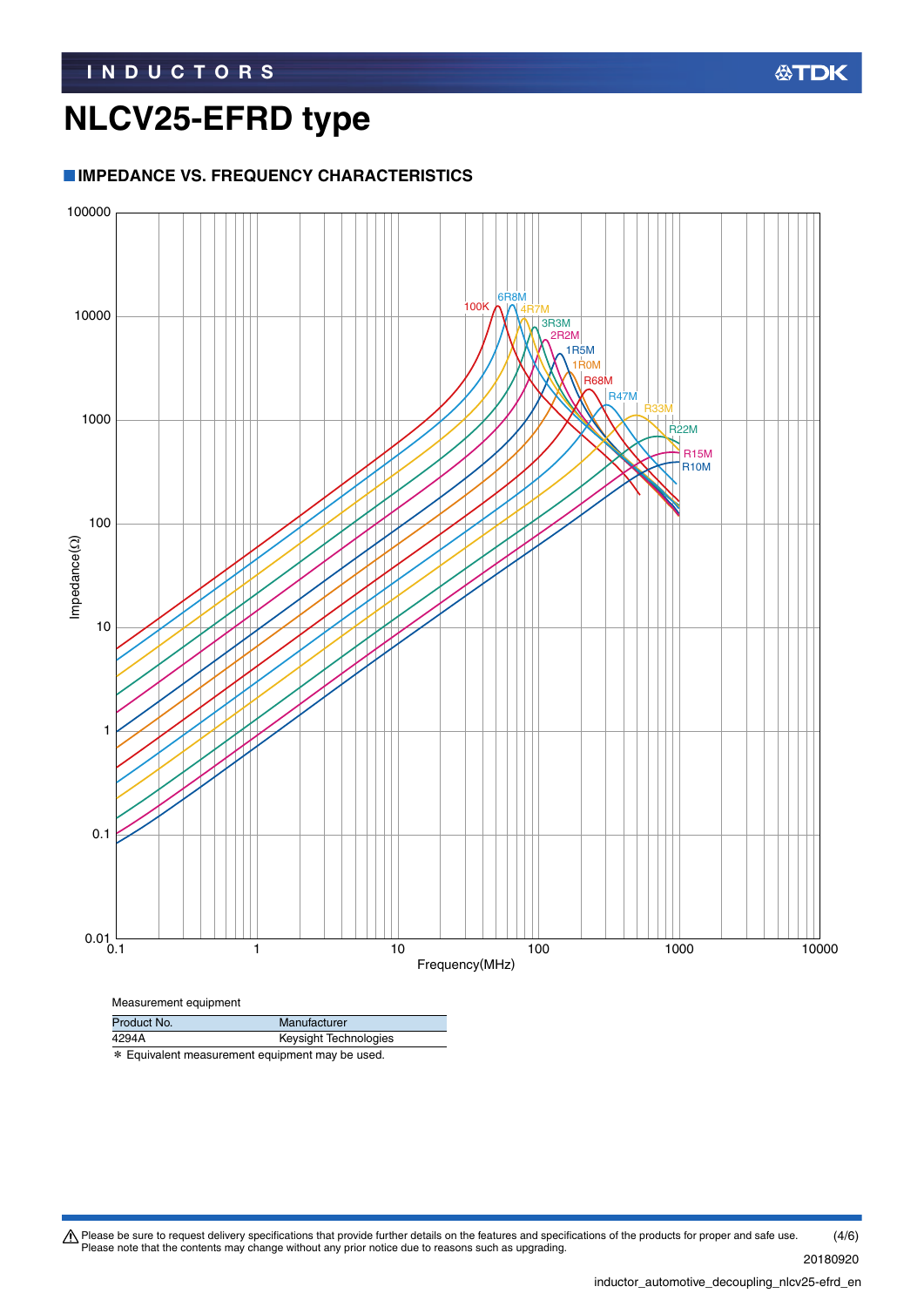#### **SHAPE & DIMENSIONS**





Dimensions in mm

**REEL DIMENSIONS**

**PACKAGING STYLE** 



#### **TAPE DIMENSIONS**



Dimensions in mm

| " CVSE FFRD<br>ΝI | c |  |
|-------------------|---|--|

#### **PACKAGE QUANTITY**

| 2000 pcs/reel<br>Package quantity |
|-----------------------------------|
|-----------------------------------|

#### **TEMPERATURE RANGE, INDIVIDUAL WEIGHT**

| <b>Operating</b><br>temperature range*                           | <b>Storage</b><br>temperature range** | <b>Individual</b><br>weight |
|------------------------------------------------------------------|---------------------------------------|-----------------------------|
| $-40$ to +125 °C<br>$-40$ to $+125$ °C<br>25 <sub>mg</sub>       |                                       |                             |
| Operating temperature range includes self-temperature rise.<br>* |                                       |                             |

\*\* The storage temperature range is for after the assembly.



Time

Please be sure to request delivery specifications that provide further details on the features and specifications of the products for proper and safe use.<br>Please note that the contents may change without any prior notice d (5/6)

### **RECOMMENDED REFLOW PROFILE**

**RECOMMENDED LAND PATTERN** 

 $\begin{array}{c|c} \hline 1.5 & \multicolumn{1}{c} \end{array}$  Dimensions in mm

 $1.0$ 

20180920